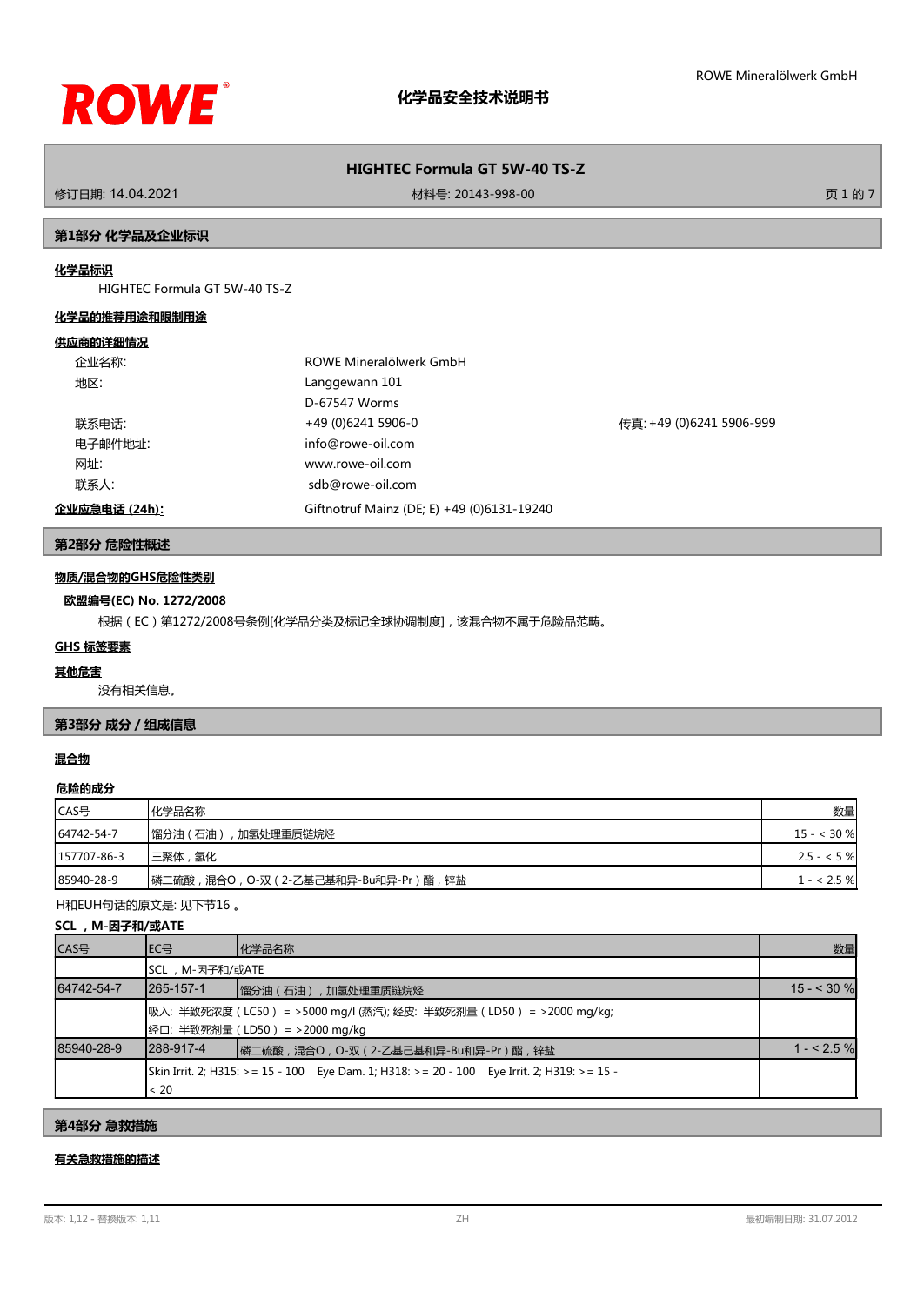# 修订日期: 14.04.2021 材料号: 20143-998-00 页 2 的 7

#### **若吸入**

提供新鲜空气。

#### **若皮肤接触**

用很多水清洗。 脱掉沾染的衣服,清洗后方可重新使用。

#### **若眼睛接触**

立刻小心且彻底的用洗眼设备或用水冲洗眼睛。

#### **若食入**

立刻漱口,喝1杯水。

#### **最重要的症状和健康影响**

没有相关信息。

## **对医生的特别提示**

症状处理。

# **第5部分 消防措施**

#### **灭火介质**

#### **适合的灭火剂**

依照周边环境决定防火措施。

#### **特别危险性**

不易燃 。

## **消防人员的特殊保护设备和防范措施**

火灾时: 使用不受周围空气影响的呼吸防护器。

#### **其他资料**

分开收集受污染的灭火水。切勿使其流入排水管道或地表水域。

**第6部分 泄漏应急处理**

#### **作业人员防护措施、防护装备和应急处置程序**

#### **一般提示**

使用个人防护装备

#### **环境保护措施**

勿使之进入地下水或水域。

## **泄漏化学品的收容、清除方法及所使用的处置材料**

# **其他资料或数据**

用会吸收液体的材料(沙、硅藻土、酸粘合剂、通用粘合剂)吸取。 取出的材料根据清除那一章处理。

#### **参照其他章节**

安全处理: 见 段 7 个人防护装备: 见 段 8 垃圾处理: 见 段 13

#### **第7部分 操作处置与储存**

## **操作注意事项**

不需要特别的预防措施。 **关于安全操作的提示**

#### **关于防火、防爆的提示**

不需要特别的防火措施。

#### **针对一般职业卫生保健的提示**

脱掉沾染的衣服。 休息前和工作结束时请洗手。 在工作场所不饮食、不抽烟、不擤鼻涕。

# **安全储存的条件,包括任何不兼容性**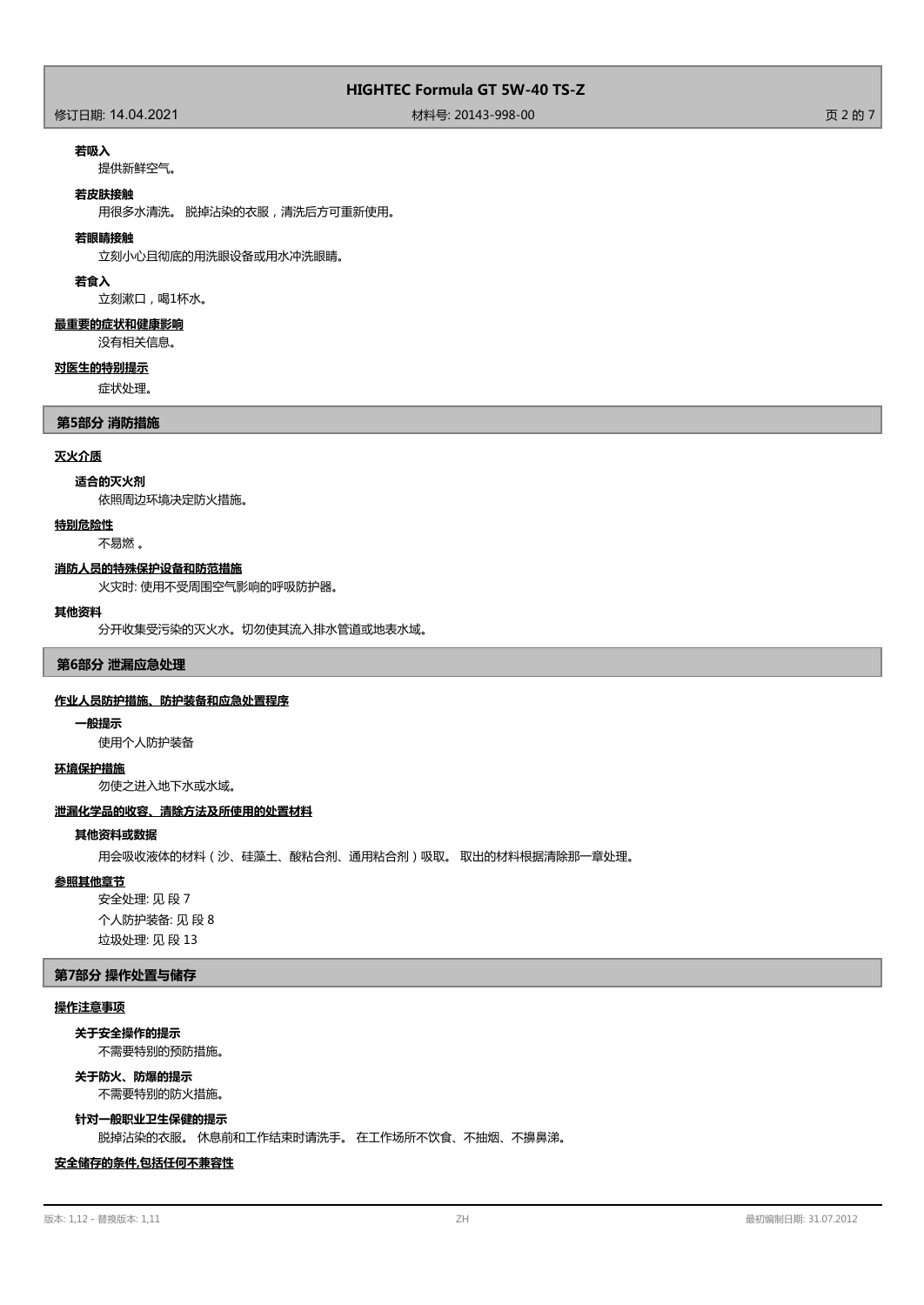修订日期: 14.04.2021 材料号: 20143-998-00 页 3 的 7

# **对存放空间和容器的要求**

容器密封好。

#### **共同存放的提示**

不需要特别的预防措施。

**第8部分 接触控制和个体防护**

# **控制参数**

# **工程控制方法**

**保护和卫生措施**

#### **眼部/面部防护**

戴防护眼罩/戴防护面具。

## **手部防护**

处理化学工作材料时,只能戴带有CE认证标记含四位数检验号码的化学防护手套。 挑选抗化学药品的防护手套 时,必须视工作场所特性而定的危险物质浓度和数量而定。 最好向手套制造厂家询问清楚以上所提特殊用途的 手套之化学药品抵抗性。

# **皮肤和身体防护**

防护服的使用。

#### **呼吸防护**

在通风不足的情况下 戴呼吸防护装置。

# **第9部分 理化特性**

# **基本物理和化学性质信息**

| 聚合状态: |     |
|-------|-----|
| 颜色:   | 棕色  |
| 气味:   | 特征性 |

| 物理状态变化             |                      |  |
|--------------------|----------------------|--|
| 熔点/凝固点:            | 没有界定                 |  |
| 沸点或初始沸点和沸腾范围:      | 没有界定                 |  |
| 倾点:                | $\sim$ -36 °C        |  |
| ÷                  | <b>DIN ISO 3016</b>  |  |
| 闪点:                | >210 °C DIN ISO 2592 |  |
| 易燃性                |                      |  |
| 固体的/液体的:           | 不适用                  |  |
| 气体:                | 不适用                  |  |
| 爆炸性特性              |                      |  |
| 本产品不: 有爆炸危险的。      |                      |  |
| 爆炸下限:              | 没有界定                 |  |
| 爆炸上限:              | 没有界定                 |  |
| 自燃温度:              | 没有数据可使用              |  |
| 自燃温度               |                      |  |
| 固体:                | 不适用                  |  |
| 气体:                | 不适用                  |  |
| 分解温度:              | 没有界定                 |  |
| 助燃特性<br>本产品不: 助燃的。 |                      |  |
| pH值:               | 不适用 DIN 51369        |  |

**测试标准**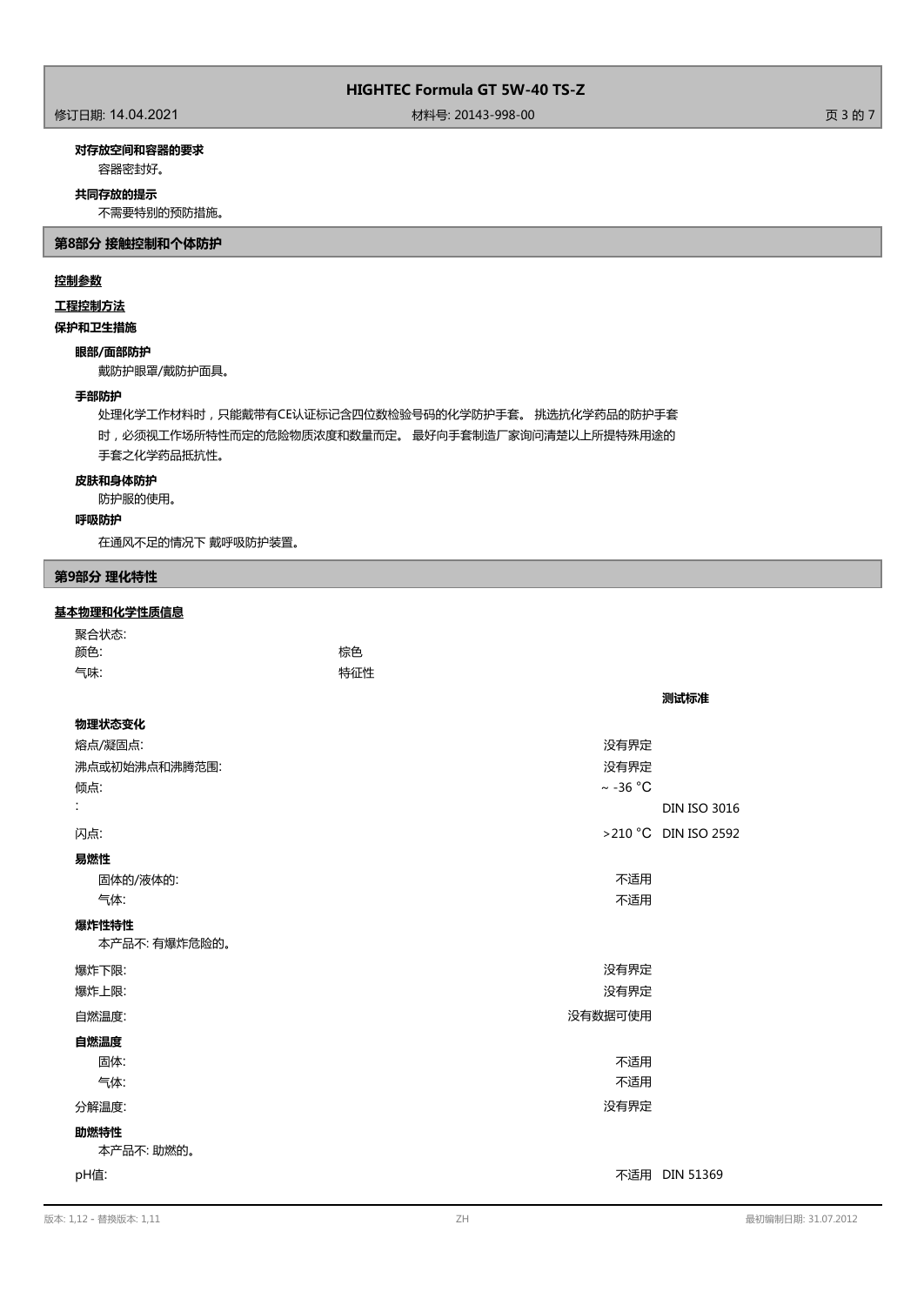|                            | <b>HIGHTEC Formula GT 5W-40 TS-Z</b> |         |
|----------------------------|--------------------------------------|---------|
| 修订日期: 14.04.2021           | 材料号: 20143-998-00                    | 页 4 的 7 |
| 运动粘度:<br>(在 100 °C)        | ~ 14,4 mm <sup>2</sup> /s DIN 51562  |         |
| 水溶性:<br>在其它溶剂中的溶解度<br>没有界定 | 事实上不可溶                               |         |
| 正辛醇-水分配系数:                 | 没有界定                                 |         |
| 蒸汽压力:<br>(在 20 °C)         | <0,1 hPa 计算.                         |         |
| 相对密度 (在 15 °C):            | ~ 0,85 g/cm <sup>3</sup> DIN 51757   |         |
| 相对蒸汽密度:                    | 没有界定                                 |         |
| 其他资料或数据                    |                                      |         |
| 其他安全特性                     |                                      |         |
| 溶剂分离测试:                    | 没有数据可使用                              |         |
| 溶剂含量:                      | 没有/没有 溶剂                             |         |
| 固体:                        | 没有界定                                 |         |
| 蒸发速率:                      | 没有界定                                 |         |
| 其他资料                       |                                      |         |
| 没有/没有                      |                                      |         |

# **第10部分 稳定性和反应性**

## **反应性**

当按规定处理和存储时无有害反应。

# **危险反应**

无已知的危险反应。

# **避免接触的条件**

没有/没有

# **禁配物**

没有相关信息。

# **危险的分解产物**

无已知的危险分解产物。

# **第11部分 毒理学信息**

# **急性毒性**

# **急性毒性**

| CAS号       | 化学品名称                  |                                |    |                 |    |
|------------|------------------------|--------------------------------|----|-----------------|----|
|            | 曝光途径                   | 剂量                             | 种类 | 来源              | 方法 |
| 64742-54-7 | 馏分油 (石油)<br>,加氢处理重质链烷烃 |                                |    |                 |    |
|            | 口服                     | 半致死剂量 (LD50)<br>>2000<br>mg/kg | 大鼠 | <b>OECD 401</b> |    |
|            | 皮肤吸收                   | 半致死剂量 (LD50)<br>>2000<br>mg/kg | 兔子 | <b>OECD 402</b> |    |
|            | 吸入 (4 h) 蒸汽            | 半致死浓度 (LC50)<br>>5000<br>mg/l  | 大鼠 | <b>OECD 403</b> |    |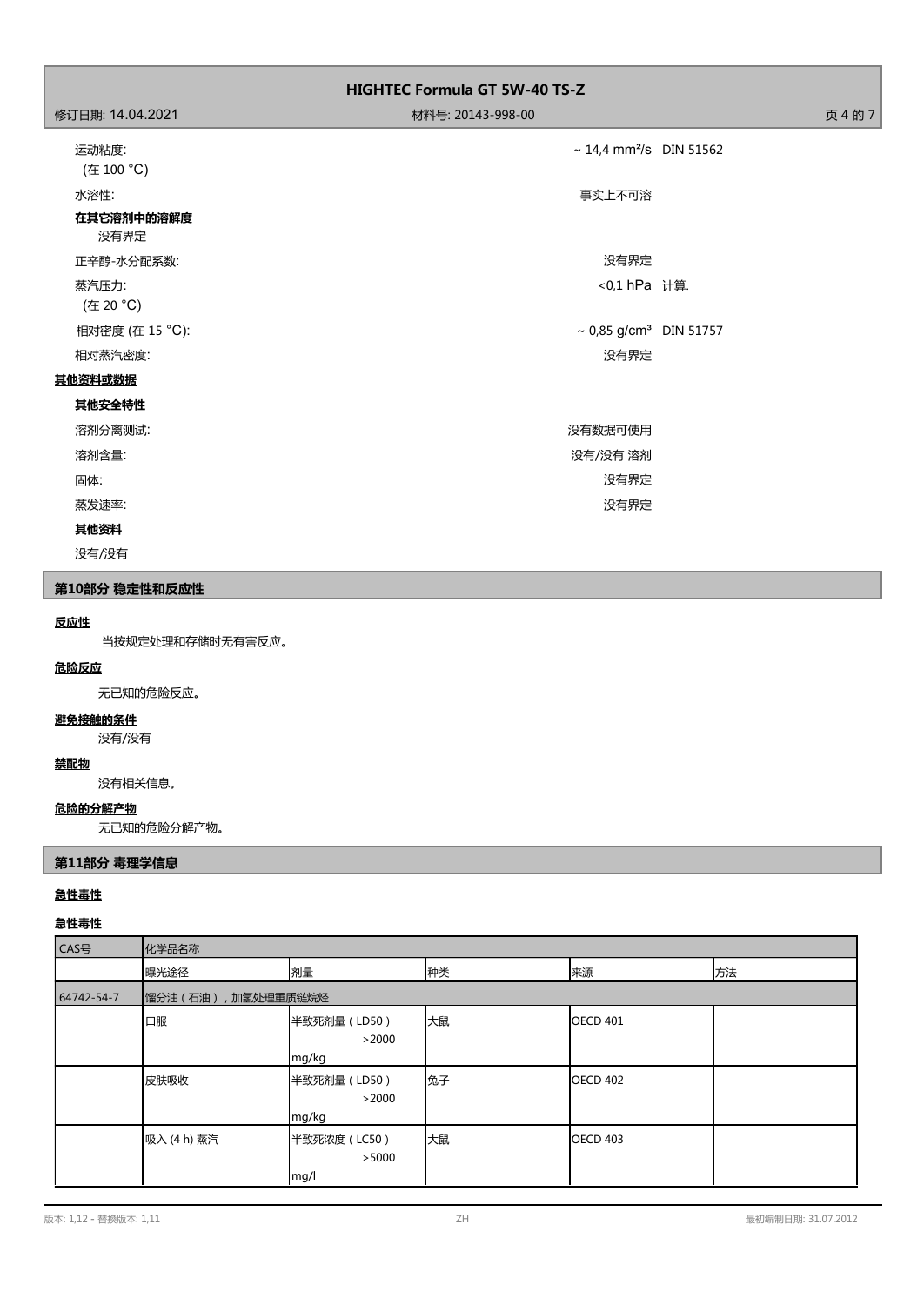#### 修订日期: 14.04.2021 材料号: 20143-998-00 页 5 的 7

#### **测试的补充说明**

根据(EC)第1272/2008号条例[化学品分类及标记全球协调制度],该混合物不属于危险品范畴。

# **第12部分 生态学信息**

# **生态毒性**

本产品不: 生态毒性。

| CAS号       | 化学品名称                   |                                          |                |              |                  |    |
|------------|-------------------------|------------------------------------------|----------------|--------------|------------------|----|
|            | 溶液毒性                    | 剂量                                       | [h]   [d]   种类 |              | 来源               | 方法 |
| 64742-54-7 | 馏分油 (石油)<br>,加氢处理重质链烷烃  |                                          |                |              |                  |    |
|            | 鱼类急性 (短期)毒性             | 半致死浓<br>度 (LC50)<br>$\,>\,$<br>1000 mg/l | 96 hFish       |              | <b>IOECD 203</b> |    |
|            | 对水生藻类和蓝藻具有<br>急性 (短期)毒性 | ErC50<br>>100<br>mg/l                    | 72 h           |              | <b>OECD 201</b>  |    |
|            | 对甲壳类动物有慢<br>性 (长期) 毒性   | EC <sub>50</sub><br>>100<br>mg/l         |                | 48 h Daphnia | <b>OECD 202</b>  |    |

# **持久性和降解性**

本产品未经检验。

# **生物富集或生物积累性**

本产品未经检验。

### **辛醇/水分配系数**

| CAS号       | 化学品名称                     | Log Pow     |
|------------|---------------------------|-------------|
| 64742-54-7 | 加氢处理重质链烷烃<br> 馏分油 (<br>石油 | @1719.B0172 |
|            |                           | 86 > 4      |

# **土壤中的迁移性**

本产品未经检验。

#### **其他有害作用**

没有相关信息。

# **其他资料**

避免释放到环境中。

# **第13部分 废弃处置**

# **废弃物处置方法**

#### **建议**

勿使之进入地下水或水域。 根据官署的规定处理废物。

## **受污染的容器和包装的处置方法**

用很多水清洗。 完全清空的包装材料可以回收再利用。

#### **第14部分 运输信息**

#### **海运 (IMDG)**

| UN号:                  | 根据运输法规,未被分类为危险品。 |
|-----------------------|------------------|
| <u>联合国运输名称:</u>       | 根据运输法规,未被分类为危险品。 |
| 联合国危险性分类:             | 根据运输法规,未被分类为危险品。 |
| 包装类别:                 | 根据运输法规,未被分类为危险品。 |
| 空运 (ICAO-TI/IATA-DGR) |                  |
| UN号:                  | 根据运输法规,未被分类为危险品。 |
| 联合国运输名称:              | 根据运输法规,未被分类为危险品。 |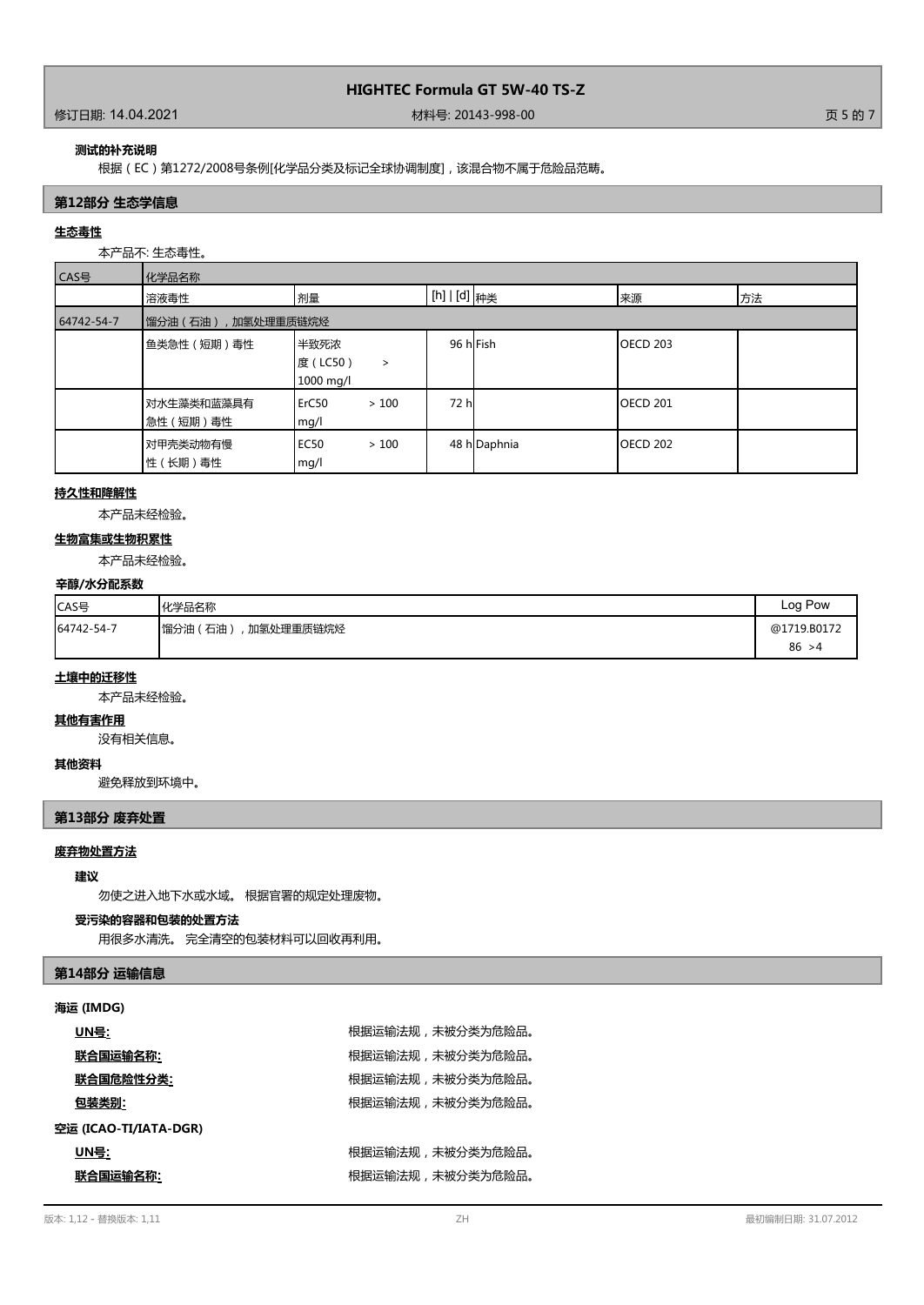# 修订日期: 14.04.2021 材料号: 20143-998-00 页 6 的 7

**联合国危险性分类:** 根据运输法规,未被分类为危险品。

包装类别: **包装类别: インチン インチン おおし 根据运输法规,未被分类为危险品。** 

# **对环境的危害**

对环境有害的物质: カラウン インタン あいしゃ 不

# **使用者特殊预防措施**

根据运输法规,未被分类为危险品。

# **大宗货物运输根据 MARPOL-公约 73/78 附录 II 和 IBC-Code**

根据运输法规,未被分类为危险品。

# **第15部分 法规信息**

## **化学品的安全、健康和环境条例**

## **额外提示**

根据欧盟准则或各国各自的法律本产品没有标示的义务。

#### **国家的规章**

### **第16部分 其他信息**

#### **变更**

此技术说明书与之前的版本有所变更,变更部分位于: 2,3,4,5,6,7,8,9,10,11,12,13,15.

#### **缩略语和首字母缩写**

ADR: Accord européen sur le transport des marchandises dangereuses par Route (European Agreement concerning the International Carriage of Dangerous Goods by Road) IMDG: International Maritime Code for Dangerous Goods IATA: International Air Transport Association GHS: Globally Harmonized System of Classification and Labelling of Chemicals EINECS: European Inventory of Existing Commercial Chemical Substances ELINCS: European List of Notified Chemical Substances CAS: Chemical Abstracts Service LC50: Lethal concentration, 50% LD50: Lethal dose, 50% CLP: Classification, labelling and Packaging REACH: Registration, Evaluation and Authorization of Chemicals GHS: Globally Harmonised System of Classification, Labelling and Packaging of Chemicals UN: United Nations DNEL: Derived No Effect Level DMEL: Derived Minimal Effect Level PNEC: Predicted No Effect Concentration ATE: Acute toxicity estimate LL50: Lethal loading, 50% EL50: Effect loading, 50% EC50: Effective Concentration 50% ErC50: Effective Concentration 50%, growth rate NOEC: No Observed Effect Concentration BCF: Bio-concentration factor PBT: persistent, bioaccumulative, toxic vPvB: very persistent, very bioaccumulative RID: Regulations concerning the international carriage of dangerous goods by rail ADN: European Agreement concerning the International Carriage of Dangerous Goods by Inland Waterways (Accord européen relatif au transport international des marchandises dangereuses par voies de navigation intérieures)